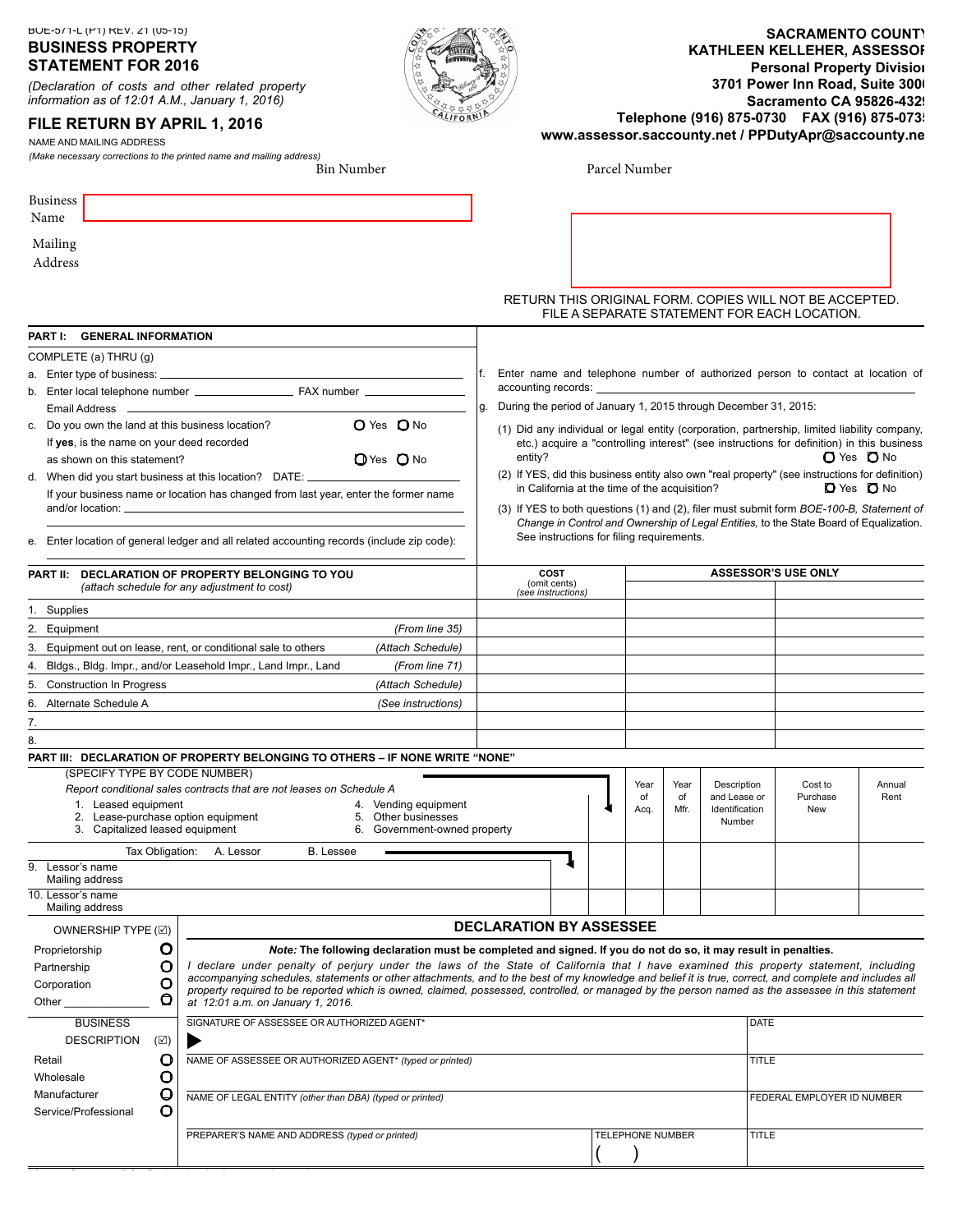#### **SCHEDULE A** — **COST DETAIL: EQUIPMENT** *(Do not include property reported in Part III.)*

Include expensed equipment and fully depreciated items. Include sales or use tax (see instructions for important use tax information), freight and installation costs. Attach schedules as needed. Lines 18, 32, 33, and 45 "Prior" –– Report detail by year(s) of acquisition on a separate schedule.

| L<br>$\mathbf{I}$<br>$\frac{N}{E}$    | Calendar<br>Year<br>of       | $\mathbf{1}$ .                                                   | <b>MACHINERY AND EQUIPMENT FOR</b><br>INDUSTRY, PROFESSION, OR TRADE<br>(do not include licensed vehicles) |  |                                                                                                                                          |  |  | 2.<br><b>OFFICE FURNITURE</b><br><b>AND EQUIPMENT</b> |                    |                                                                    |  | 3.                                   |                                  | <b>OTHER EQUIPMENT</b><br>(describe) |                                      | Calendar<br>Year<br>of | 4.               | TOOLS, MOLDS,<br>DIES, JIGS |                                      |  |
|---------------------------------------|------------------------------|------------------------------------------------------------------|------------------------------------------------------------------------------------------------------------|--|------------------------------------------------------------------------------------------------------------------------------------------|--|--|-------------------------------------------------------|--------------------|--------------------------------------------------------------------|--|--------------------------------------|----------------------------------|--------------------------------------|--------------------------------------|------------------------|------------------|-----------------------------|--------------------------------------|--|
| $\begin{array}{c} N \\ O \end{array}$ | Acq.                         | <b>COST</b>                                                      |                                                                                                            |  | <b>ASSESSOR'S</b><br><b>ASSESSOR'S</b><br><b>COST</b><br><b>COST</b><br><b>ASSESSOR'S USE ONLY</b><br><b>USE ONLY</b><br><b>USE ONLY</b> |  |  |                                                       | Acq.               | COST                                                               |  | <b>ASSESSOR'S</b><br><b>USE ONLY</b> |                                  |                                      |                                      |                        |                  |                             |                                      |  |
| 11                                    | 2015                         |                                                                  |                                                                                                            |  |                                                                                                                                          |  |  |                                                       |                    |                                                                    |  |                                      |                                  |                                      |                                      | 2015                   |                  |                             |                                      |  |
| 12                                    | 2014                         |                                                                  |                                                                                                            |  |                                                                                                                                          |  |  |                                                       |                    |                                                                    |  |                                      |                                  |                                      |                                      | 2014                   |                  |                             |                                      |  |
| 13                                    | 2013                         |                                                                  |                                                                                                            |  |                                                                                                                                          |  |  |                                                       |                    |                                                                    |  |                                      |                                  |                                      |                                      | 2013                   |                  |                             |                                      |  |
| 14                                    | 2012                         |                                                                  |                                                                                                            |  |                                                                                                                                          |  |  |                                                       |                    |                                                                    |  |                                      |                                  |                                      |                                      | 2012                   |                  |                             |                                      |  |
| 15                                    | 2011                         |                                                                  |                                                                                                            |  |                                                                                                                                          |  |  |                                                       |                    |                                                                    |  |                                      |                                  |                                      |                                      | 2011                   |                  |                             |                                      |  |
| 16                                    | 2010                         |                                                                  |                                                                                                            |  |                                                                                                                                          |  |  |                                                       |                    |                                                                    |  |                                      |                                  |                                      |                                      | 2010                   |                  |                             |                                      |  |
| 17                                    | 2009                         |                                                                  |                                                                                                            |  |                                                                                                                                          |  |  |                                                       |                    |                                                                    |  |                                      |                                  |                                      |                                      | 2009                   |                  |                             |                                      |  |
| 18                                    | 2008                         |                                                                  |                                                                                                            |  |                                                                                                                                          |  |  |                                                       |                    |                                                                    |  |                                      |                                  |                                      |                                      | Prior                  |                  |                             |                                      |  |
| 19                                    | 2007                         |                                                                  |                                                                                                            |  |                                                                                                                                          |  |  |                                                       |                    |                                                                    |  |                                      |                                  |                                      |                                      | Total                  |                  |                             |                                      |  |
| 20                                    | 2006                         |                                                                  |                                                                                                            |  |                                                                                                                                          |  |  |                                                       |                    |                                                                    |  |                                      |                                  |                                      |                                      |                        | 5a.              | <b>PERSONAL</b>             |                                      |  |
| 21                                    | 2005                         |                                                                  |                                                                                                            |  |                                                                                                                                          |  |  |                                                       |                    |                                                                    |  |                                      |                                  |                                      |                                      | Calendar<br>Year<br>of | <b>COMPUTERS</b> |                             |                                      |  |
| 22                                    | 2004                         |                                                                  |                                                                                                            |  |                                                                                                                                          |  |  |                                                       |                    |                                                                    |  |                                      |                                  |                                      |                                      | Acq.                   | <b>COST</b>      |                             | <b>ASSESSOR'S</b><br><b>USE ONLY</b> |  |
| 23                                    | 2003                         |                                                                  |                                                                                                            |  |                                                                                                                                          |  |  |                                                       |                    |                                                                    |  |                                      |                                  |                                      |                                      | 2015                   |                  |                             |                                      |  |
| 24                                    | 2002                         |                                                                  |                                                                                                            |  |                                                                                                                                          |  |  |                                                       |                    |                                                                    |  |                                      |                                  |                                      |                                      | 2014                   |                  |                             |                                      |  |
| 25                                    | 2001                         |                                                                  |                                                                                                            |  |                                                                                                                                          |  |  |                                                       |                    |                                                                    |  |                                      |                                  |                                      |                                      | 2013                   |                  |                             |                                      |  |
| 26                                    | 2000                         |                                                                  |                                                                                                            |  |                                                                                                                                          |  |  |                                                       |                    |                                                                    |  |                                      |                                  |                                      |                                      | 2012                   |                  |                             |                                      |  |
| 27                                    | 1999                         |                                                                  |                                                                                                            |  |                                                                                                                                          |  |  |                                                       |                    |                                                                    |  |                                      |                                  |                                      |                                      | 2011                   |                  |                             |                                      |  |
| 28                                    | 1998                         |                                                                  |                                                                                                            |  |                                                                                                                                          |  |  |                                                       |                    |                                                                    |  |                                      |                                  |                                      |                                      | 2010                   |                  |                             |                                      |  |
| 29                                    | 1997                         |                                                                  |                                                                                                            |  |                                                                                                                                          |  |  |                                                       |                    |                                                                    |  |                                      |                                  |                                      |                                      | 2009                   |                  |                             |                                      |  |
| 30                                    | 1996                         |                                                                  |                                                                                                            |  |                                                                                                                                          |  |  |                                                       |                    |                                                                    |  |                                      |                                  |                                      |                                      | 2008                   |                  |                             |                                      |  |
| 31                                    | 1995                         |                                                                  |                                                                                                            |  |                                                                                                                                          |  |  |                                                       |                    |                                                                    |  |                                      |                                  |                                      |                                      | 2007                   |                  |                             |                                      |  |
| 32                                    | 1994                         |                                                                  |                                                                                                            |  |                                                                                                                                          |  |  |                                                       |                    |                                                                    |  |                                      |                                  |                                      |                                      | Prior                  |                  |                             |                                      |  |
| $33\,$                                | Prior                        |                                                                  |                                                                                                            |  |                                                                                                                                          |  |  |                                                       |                    |                                                                    |  |                                      |                                  |                                      |                                      | Total                  |                  |                             |                                      |  |
| 34                                    | Total                        |                                                                  |                                                                                                            |  |                                                                                                                                          |  |  |                                                       |                    |                                                                    |  |                                      |                                  |                                      |                                      | Calendar               | 5b.              |                             |                                      |  |
|                                       |                              | Add TOTALS on lines 19, 33, 34, 46 and any additional schedules. |                                                                                                            |  |                                                                                                                                          |  |  |                                                       | Year<br>of<br>Acq. | <b>LOCAL AREA NETWORK (LAN)</b><br><b>EQUIPMENT AND MAINFRAMES</b> |  |                                      |                                  |                                      |                                      |                        |                  |                             |                                      |  |
| 35                                    |                              | ENTER HERE AND ON PART II, LINE 2                                |                                                                                                            |  |                                                                                                                                          |  |  |                                                       |                    |                                                                    |  |                                      | COST                             |                                      | <b>ASSESSOR'S</b><br><b>USE ONLY</b> |                        |                  |                             |                                      |  |
| $36\,$                                |                              |                                                                  |                                                                                                            |  |                                                                                                                                          |  |  | <b>ASSESSOR'S USE ONLY</b>                            |                    |                                                                    |  |                                      |                                  |                                      |                                      | 2015                   |                  |                             |                                      |  |
| 37                                    |                              | <b>CLASSIFICATION</b>                                            | COL                                                                                                        |  | <b>FULL VALUE BASE</b>                                                                                                                   |  |  | <b>FULL VALUE</b>                                     |                    | PERS. PROP.<br><b>RCLND</b>                                        |  |                                      | PERS. PROP.<br><b>ADJUSTMENT</b> |                                      | PERS. PROP.<br><b>FULL VALUE</b>     | 2014                   |                  |                             |                                      |  |
| $38\,$                                | Machinery<br>& equipment     |                                                                  | $\mathbf{1}$                                                                                               |  |                                                                                                                                          |  |  |                                                       |                    |                                                                    |  |                                      |                                  |                                      |                                      | 2013                   |                  |                             |                                      |  |
| 39                                    | & equipment                  | Office furniture                                                 | $\overline{c}$                                                                                             |  |                                                                                                                                          |  |  |                                                       |                    |                                                                    |  |                                      |                                  |                                      |                                      | 2012                   |                  |                             |                                      |  |
| 40                                    | Tools, molds,<br>dies & jigs |                                                                  | 4                                                                                                          |  |                                                                                                                                          |  |  |                                                       |                    |                                                                    |  |                                      |                                  |                                      |                                      | 2011                   |                  |                             |                                      |  |
| 41                                    |                              | Personal Computers                                               | 5a                                                                                                         |  |                                                                                                                                          |  |  |                                                       |                    |                                                                    |  |                                      |                                  |                                      |                                      | 2010                   |                  |                             |                                      |  |
| 42                                    |                              | LAN and Mainframe                                                | 5b                                                                                                         |  |                                                                                                                                          |  |  |                                                       |                    |                                                                    |  |                                      |                                  |                                      |                                      | 2009                   |                  |                             |                                      |  |
| 43                                    |                              |                                                                  |                                                                                                            |  |                                                                                                                                          |  |  |                                                       |                    |                                                                    |  |                                      |                                  |                                      |                                      | 2008                   |                  |                             |                                      |  |
| 44                                    | Other<br>equipment           |                                                                  | 3                                                                                                          |  |                                                                                                                                          |  |  |                                                       |                    |                                                                    |  |                                      |                                  |                                      |                                      | 2007                   |                  |                             |                                      |  |
| 45                                    | Schedule B<br>$-$ Fixtures   |                                                                  | $\overline{\phantom{a}}$                                                                                   |  |                                                                                                                                          |  |  |                                                       |                    |                                                                    |  |                                      |                                  |                                      |                                      | Prior                  |                  |                             |                                      |  |
| ${\bf 46}$                            |                              | <b>TOTALS</b>                                                    |                                                                                                            |  |                                                                                                                                          |  |  |                                                       |                    |                                                                    |  |                                      |                                  |                                      |                                      | Total                  |                  |                             |                                      |  |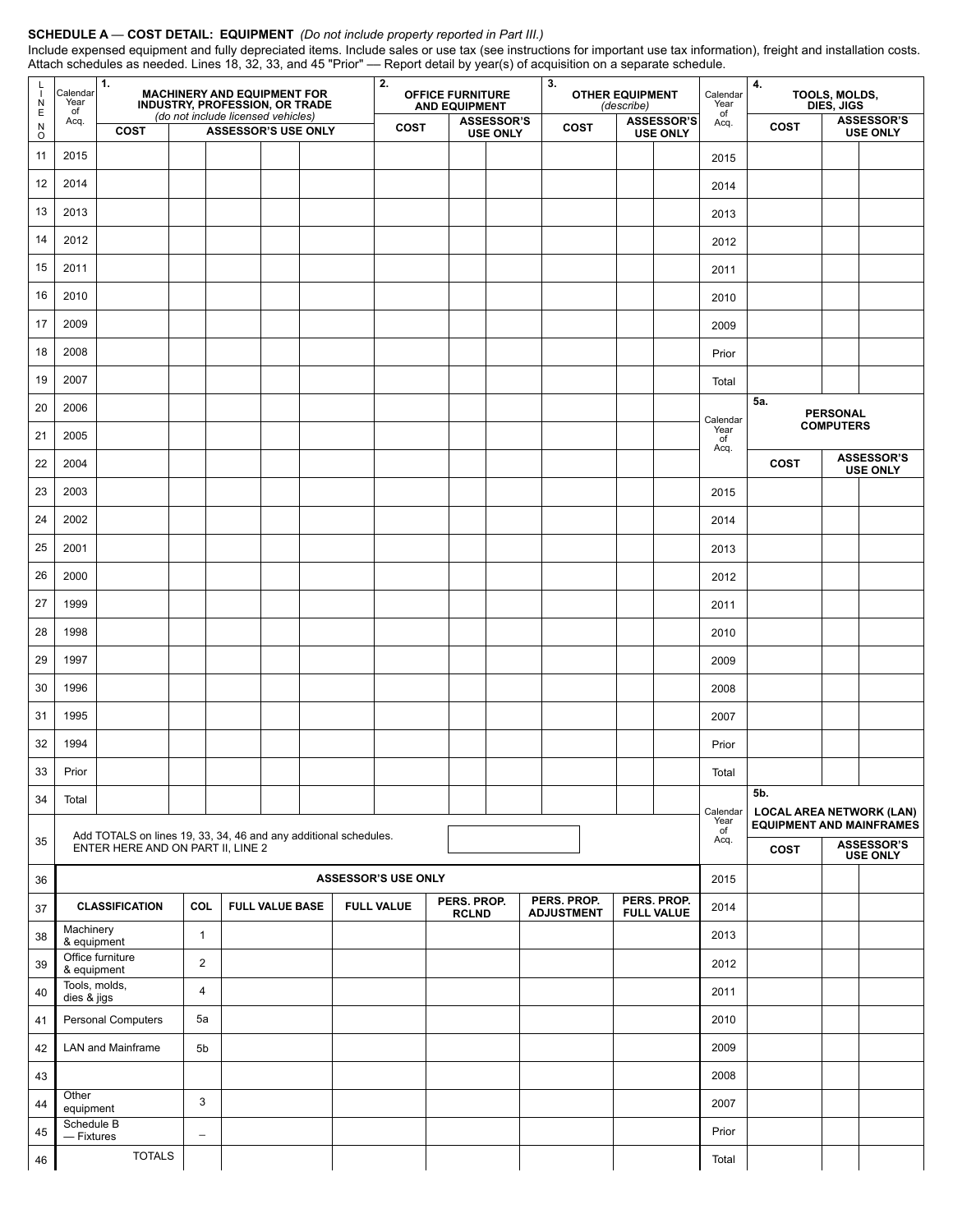#### **SCHEDULE B** — **COST DETAIL: BUILDINGS, BUILDING IMPROVEMENTS, AND/OR LEASEHOLD IMPROVEMENTS, LAND IMPROVEMENTS, LAND AND LAND DEVELOPMENT**

Attach schedules as needed. Line 69 "Prior"–– Report detail by year(s) of acquisition on a separate schedule.

| L<br>$\mathbf{I}$                                        |                                                                                                                                                                           |                                               |                    |                                      | <b>BUILDINGS, BUILDING IMPROVEMENTS, AND/OR</b><br><b>LEASEHOLD IMPROVEMENTS</b> |                    | 3.                                   | <b>LAND</b>                                                                           |                                      | 4.<br><b>LAND AND LAND</b> |                                             |                                      |  |
|----------------------------------------------------------|---------------------------------------------------------------------------------------------------------------------------------------------------------------------------|-----------------------------------------------|--------------------|--------------------------------------|----------------------------------------------------------------------------------|--------------------|--------------------------------------|---------------------------------------------------------------------------------------|--------------------------------------|----------------------------|---------------------------------------------|--------------------------------------|--|
| $\frac{N}{E}$<br>$\begin{array}{c}\nN \\ O\n\end{array}$ | Calendar<br>Year<br>of<br>Acq.                                                                                                                                            | $\mathbf{1}$ .<br><b>STRUCTURE ITEMS ONLY</b> | (see instructions) |                                      | 2.<br><b>FIXTURES ONLY</b>                                                       | (see instructions) |                                      | <b>IMPROVEMENTS</b><br>(e.g., blacktop, curbs, fences)                                |                                      |                            | <b>DEVELOPMENT</b><br>(e.g., fill, grading) |                                      |  |
|                                                          |                                                                                                                                                                           | COST                                          |                    | <b>ASSESSOR'S</b><br><b>USE ONLY</b> | COST                                                                             |                    | <b>ASSESSOR'S</b><br><b>USE ONLY</b> | <b>COST</b>                                                                           | <b>ASSESSOR'S</b><br><b>USE ONLY</b> |                            | <b>COST</b>                                 | <b>ASSESSOR'S</b><br><b>USE ONLY</b> |  |
| 47                                                       | 2015                                                                                                                                                                      |                                               |                    |                                      |                                                                                  |                    |                                      |                                                                                       |                                      |                            |                                             |                                      |  |
| 48                                                       | 2014                                                                                                                                                                      |                                               |                    |                                      |                                                                                  |                    |                                      |                                                                                       |                                      |                            |                                             |                                      |  |
| 49                                                       | 2013                                                                                                                                                                      |                                               |                    |                                      |                                                                                  |                    |                                      |                                                                                       |                                      |                            |                                             |                                      |  |
| 50                                                       | 2012                                                                                                                                                                      |                                               |                    |                                      |                                                                                  |                    |                                      |                                                                                       |                                      |                            |                                             |                                      |  |
| 51                                                       | 2011                                                                                                                                                                      |                                               |                    |                                      |                                                                                  |                    |                                      |                                                                                       |                                      |                            |                                             |                                      |  |
| 52                                                       | 2010                                                                                                                                                                      |                                               |                    |                                      |                                                                                  |                    |                                      |                                                                                       |                                      |                            |                                             |                                      |  |
| 53                                                       | 2009                                                                                                                                                                      |                                               |                    |                                      |                                                                                  |                    |                                      |                                                                                       |                                      |                            |                                             |                                      |  |
| 54                                                       | 2008                                                                                                                                                                      |                                               |                    |                                      |                                                                                  |                    |                                      |                                                                                       |                                      |                            |                                             |                                      |  |
| 55                                                       | 2007                                                                                                                                                                      |                                               |                    |                                      |                                                                                  |                    |                                      |                                                                                       |                                      |                            |                                             |                                      |  |
| 56                                                       | 2006                                                                                                                                                                      |                                               |                    |                                      |                                                                                  |                    |                                      |                                                                                       |                                      |                            |                                             |                                      |  |
| 57                                                       | 2005                                                                                                                                                                      |                                               |                    |                                      |                                                                                  |                    |                                      |                                                                                       |                                      |                            |                                             |                                      |  |
| 58                                                       | 2004                                                                                                                                                                      |                                               |                    |                                      |                                                                                  |                    |                                      |                                                                                       |                                      |                            |                                             |                                      |  |
| 59                                                       | 2003                                                                                                                                                                      |                                               |                    |                                      |                                                                                  |                    |                                      |                                                                                       |                                      |                            |                                             |                                      |  |
| 60                                                       | 2002                                                                                                                                                                      |                                               |                    |                                      |                                                                                  |                    |                                      |                                                                                       |                                      |                            |                                             |                                      |  |
| 61                                                       | 2001                                                                                                                                                                      |                                               |                    |                                      |                                                                                  |                    |                                      |                                                                                       |                                      |                            |                                             |                                      |  |
| 62                                                       | 2000                                                                                                                                                                      |                                               |                    |                                      |                                                                                  |                    |                                      |                                                                                       |                                      |                            |                                             |                                      |  |
| 63                                                       | 1999                                                                                                                                                                      |                                               |                    |                                      |                                                                                  |                    |                                      |                                                                                       |                                      |                            |                                             |                                      |  |
| 64                                                       | 1998                                                                                                                                                                      |                                               |                    |                                      |                                                                                  |                    |                                      |                                                                                       |                                      |                            |                                             |                                      |  |
| 65                                                       | 1997                                                                                                                                                                      |                                               |                    |                                      |                                                                                  |                    |                                      |                                                                                       |                                      |                            |                                             |                                      |  |
| 66                                                       | 1996                                                                                                                                                                      |                                               |                    |                                      |                                                                                  |                    |                                      |                                                                                       |                                      |                            |                                             |                                      |  |
| 67                                                       | 1995                                                                                                                                                                      |                                               |                    |                                      |                                                                                  |                    |                                      |                                                                                       |                                      |                            |                                             |                                      |  |
| 68                                                       | 1994                                                                                                                                                                      |                                               |                    |                                      |                                                                                  |                    |                                      |                                                                                       |                                      |                            |                                             |                                      |  |
| 69                                                       | Prior                                                                                                                                                                     |                                               |                    |                                      |                                                                                  |                    |                                      |                                                                                       |                                      |                            |                                             |                                      |  |
| $70\,$                                                   | Total                                                                                                                                                                     |                                               |                    |                                      |                                                                                  |                    |                                      |                                                                                       |                                      |                            |                                             |                                      |  |
| $71$                                                     |                                                                                                                                                                           |                                               |                    |                                      |                                                                                  |                    |                                      | Add TOTALS on line 70 and any additional schedules. ENTER HERE AND ON PART II, LINE 4 |                                      |                            |                                             |                                      |  |
| 72                                                       | Have you received allowances for tenant improvements for the current reporting period that are not reported above? $\bigcirc$ Yes $\bigcirc$ No If yes indicate amount \$ |                                               |                    |                                      |                                                                                  |                    |                                      |                                                                                       |                                      |                            |                                             |                                      |  |

REMARKS: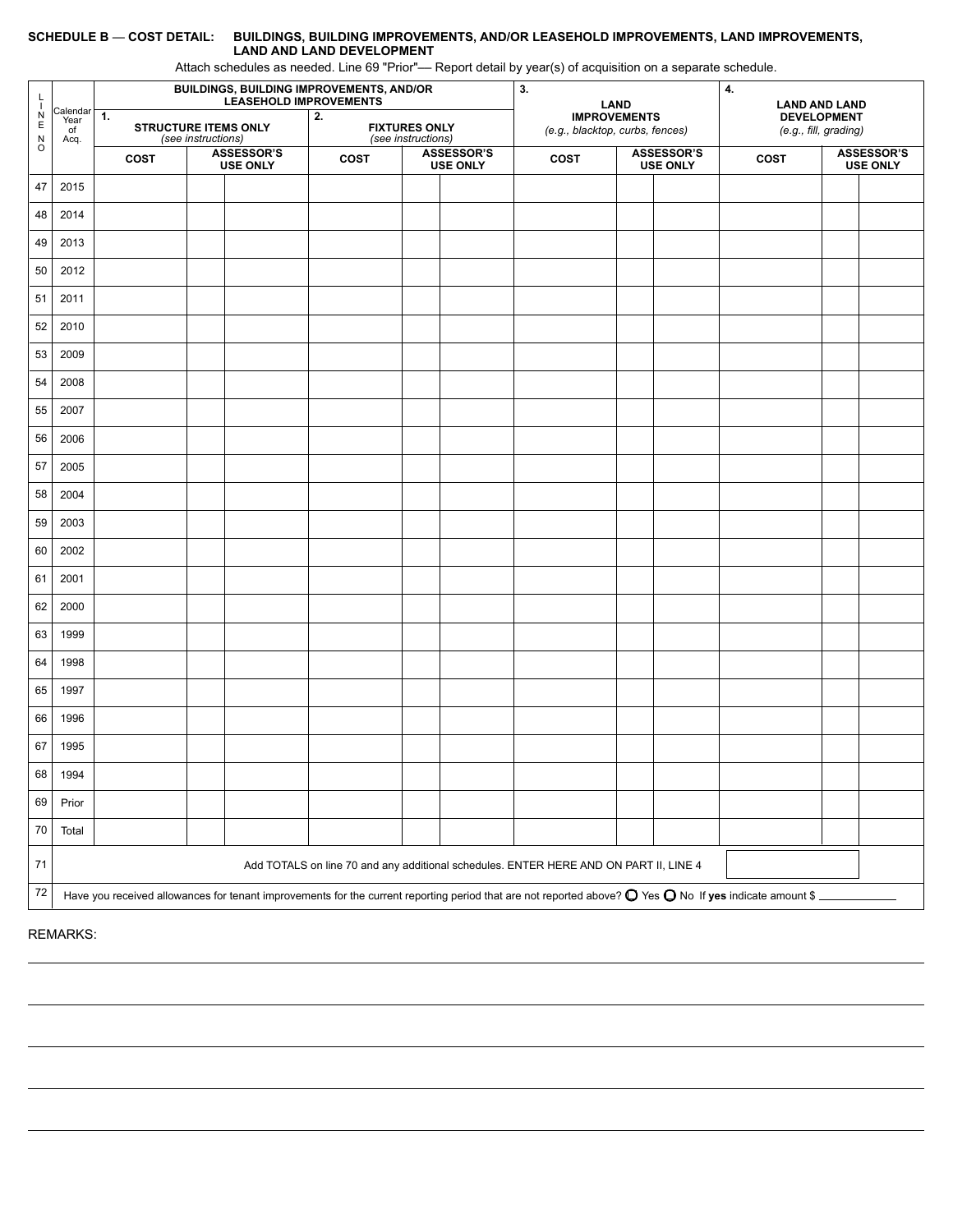# **OFFICIAL REQUEST**

#### DO NOT RETURN THESE INSTRUCTIONS

California law prescribes a yearly ad valorem tax based on property as it exists at 12:01 a.m. on January 1 (tax lien date). This form constitutes an official request that you declare all assessable business property situated in this county which you owned, claimed, possessed, controlled, or managed on the tax lien date, and that you sign (under penalty of perjury) and return the statement to the Assessor's Office by the date cited on the face of the form as required by law. Failure to file the statement during the time provided in section 441 of the Revenue and Taxation Code will compel the Assessor to estimate the value of your property from other information in the Assessor's possession and add a penalty of 10 percent of the assessed value as required by section 463 of the Code.

If you own taxable personal property in any other county whose aggregate cost is \$100,000 or more for any assessment year, you must file a property statement with the Assessor of that county whether or not you are requested to do so. Any person not otherwise required to file a statement shall do so upon request of the Assessor regardless of aggregate cost of property. The Assessor of the county will supply you with a form upon request.

 information on this property statement. However, such attachments must contain **all** the information requested by the Except for the "DECLARATION BY ASSESSEE" section, you may furnish attachments in lieu of entering the statement and these instructions. The attachments must be in a format acceptable to the Assessor, and the property statement must contain appropriate references to the attachments and must be properly signed. In all instances, you must return the original BOE-571-L.

| <b>THIS</b>       | THIS STATEMENT IS NOT                  | IF ANY SITUATION EXISTS WHICH         |
|-------------------|----------------------------------------|---------------------------------------|
| <b>STATEMENT</b>  | A PUBLIC DOCUMENT. THE                 | <b>NECESSITATES A DEVIATION FROM</b>  |
| <b>IS SUBJECT</b> | <b>INFORMATION DECLARED WILL</b>       | TOTAL COST PER BOOKS AND RECORDS.     |
| TO AUDIT.         | <b>BE HELD SECRET BY THE ASSESSOR.</b> | <b>FULLY EXPLAIN ALL ADJUSTMENTS.</b> |

# **INSTRUCTIONS**

*(complete the statement as follows)* 

 **NAME**, enter the DBA (Fictitious) name under which you are operating in this county below the name of the sole owner, partnership, or **NAME.** If the information has been preprinted by the Assessor, make necessary corrections. **INDIVIDUALS**, enter the last name first, then the first name and middle initial. PARTNERSHIPS must enter at least two names, showing last name, first name and middle initial for each partner. **CORPORATIONS** report the full corporate name. If the business operates under a **DBA** (Doing Business As) or **FICTITIOUS**  corporation.

**LOCATION OF THE PROPERTY.** Enter the complete street address. Forms for additional business or warehouse locations will be furnished upon request. A listing may be attached to a single property statement for your vending equipment leased or rented to others, when any such properties are situated at many locations within this county.

# **USE TAX INFORMATION**

 California use tax is imposed on consumers of tangible personal property that is used, consumed, given away or stored in this state. Businesses must report and pay use tax on items purchased from out-of-state vendors not required to collect California tax on their sales. If your business is not required to have a seller's permit with the State Board of Equalization, the use tax may be reported and paid on your California State Income Tax Return or directly to the State Board of Equalization using our pay use tax on one-time purchase option available online. Obtain additional use tax information by calling the State Board of Equalization Information Center at 1-800-400-7115 or from the website -<http://www.boe.ca.gov/sutax/usetax.htm#page=Business>.

# **Part I: GENERAL INFORMATION**

*[complete items (a) through (g)]* 

**OWNERSHIP OF LAND — (c)**. Check either the YES or the NO box to indicate whether you own the land at the LOCATION OF THE PROPERTY shown on this statement. If YES is checked, verify the official RECORDED NAME on your DEED. If it agrees with the name shown on this statement, check the second YES box. If it does **not** agree, check the second NO box.

**LOCATION OF RECORDS — (e and f)**. Enter the address or addresses at which your general ledger and all related accounting records are maintained and available for audit. If you enter your tax agent or representative's address, indicate whether all or only part of the records are at that address, and the location of the remainder, if applicable.

# **PROPERTY TRANSFER — (g)**.

**Real Property –** For purposes of reporting a change in control, real property includes land, structures, or fixtures owned or held under lease from (1) a private owner if the remaining term of the lease exceeds 35 years, including written renewal options, (2) a public owner (any arm or agency of local, state, or federal government) for any term or (3) mineral rights owned or held on lease for any term, whether in production or not.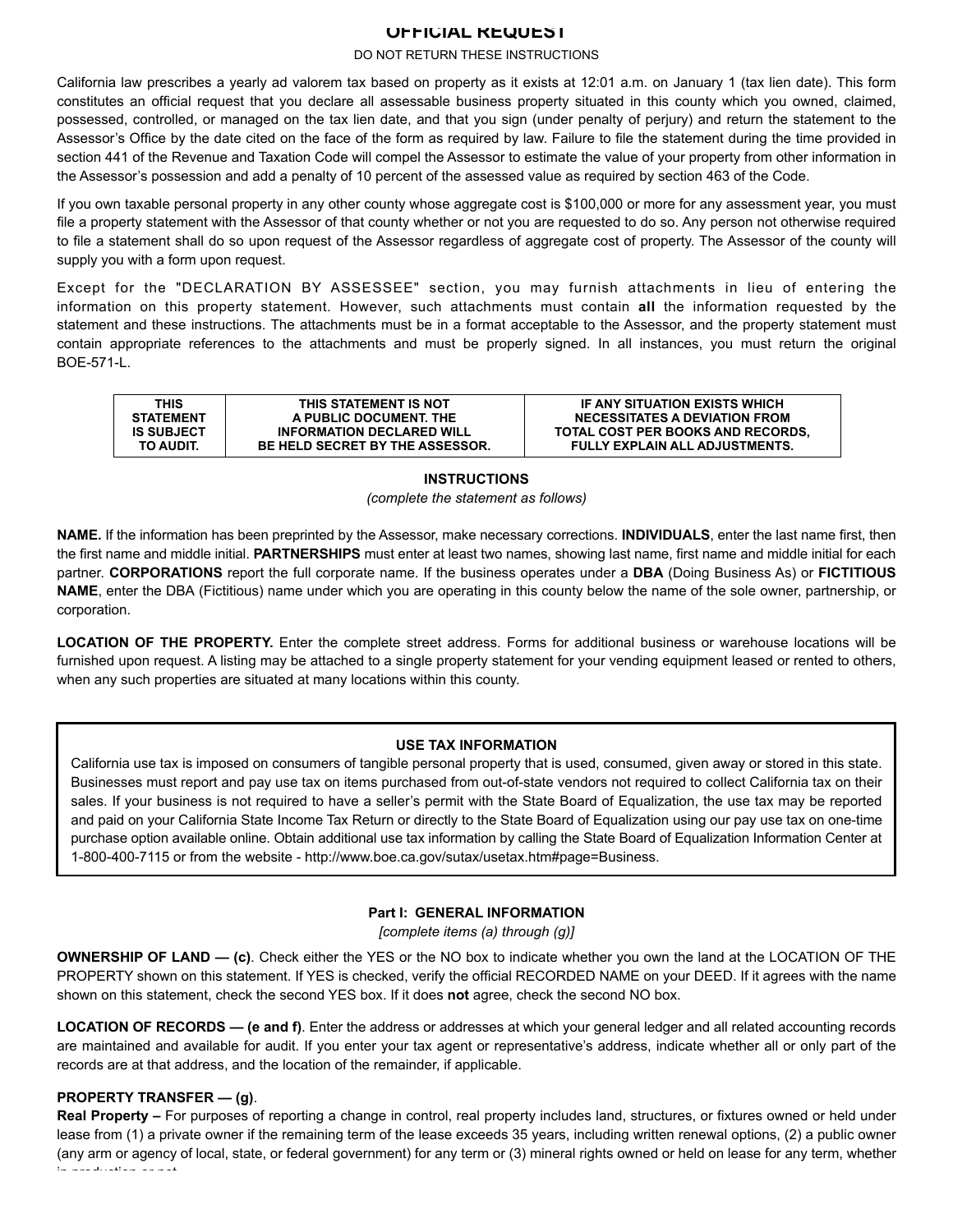**Controlling Interest –** When any person or legal entity obtains more than 50 percent of the voting stock of a corporation, or more than a 50 percent ownership interest in any other type of legal entity. The interest obtained includes what is acquired directly or indirectly by a parent or affiliated entity.

**Forms, Filing Requirements & Penalty Information –** Contact the Legal Entity Ownership Program Section at 916-274-3410 or refer to the Board's website at *[www.boe.ca.gov](http:www.boe.ca.gov)* to obtain form BOE-100-B, applicable filing requirements, and penalty information.

# **Part II: DECLARATION OF PROPERTY BELONGING TO YOU**

costs. Report any additional information which will assist the Assessor in arriving at a fair market value. Include finance charges for buildings Report book cost (100 percent of actual cost). Include excise, sales, and use taxes, freight-in, installation charges, and all other relevant and improvements that are constructed or otherwise produced for an enterprise's own use (including assets constructed or produced by others) for which deposits or progress payments have been made. **Do not** include finance charges for purchased equipment.

**LINE 1. SUPPLIES.** Report supplies on hand, such as stationery and office supplies, chemicals used to produce a chemical or physical reaction, janitorial and lavatory supplies, fuel, sandpaper, etc., at their current replacement costs. Include medical, legal, or accounting supplies held by a person in connection with a profession that is primarily a service activity. **Do not** include supplies which will become a component part of the product you manufacture orsell.

**LINE 2. EQUIPMENT.** Enter total from Schedule A, line 35 *(see instructions for Schedule A).* 

**LINE 3. EQUIPMENT OUT ON LEASE, RENT, OR CONDITIONAL SALE TO OTHERS.** Report cost on line 3 and attach schedules showing the following: equipment actually out on lease or rent, equipment out on a conditional sale agreement, and equipment held for lease or rent which you have used or intend to use must be reported. Equipment held for lease or rent and not otherwise used by you is exempt and should not be reported.

 **Equipment out on lease, rent, or conditional sale.** (1) Name and address of party in possession, (2) location of the property, (3) quantity and description, (4) date of acquisition, (5) your cost, selling price, and annual rent, (6) lease or identification number, (7) date and duration of lease, (8) how acquired (purchased, manufactured, or other — explain), (9) whether a lease or a conditional sale agreement. If the property is used by a free public library or a free museum or is **used exclusively** by a public school, community college, state college, state university, church, or a nonprofit college it may be exempt from property taxes, provided the lessor's exemption claim is filed by February 15. Obtain BOE-263, Lessors' Exemption Claim, from the Assessor. Also include equipment **on your premises held for lease or rent which you have used or intend to use.** Report your cost and your selling price by year of acquisition.

**LINE 4. BUILDINGS, BUILDING IMPROVEMENTS, AND/OR LEASEHOLD IMPROVEMENTS, LAND IMPROVEMENTS, LAND AND LAND DEVELOPMENT.** Enter total from Schedule B, line 71 *(see instructions for Schedule B).* 

**LINE 5. CONSTRUCTION IN PROGRESS.** If you have unallocated costs of construction in progress for improvements to land, machinery, equipment, furniture, buildings or other improvements, or leasehold improvements, attach an itemized listing. Include all tangible property, even though not entered on your books and records. Enter the total on PART II, line 5.

 **LINE 6. ALTERNATE OR IN-LIEU SCHEDULE.** If the Assessor enclosed BOE-571-L, *Alternate Schedule A*, with this property statement, complete the alternate schedule as directed and report the total cost on line 6.

**LINES 7-8. OTHER.** Describe and report the cost of tangible property not reported elsewhere on this form.

# **Part III: DECLARATION OF PROPERTY BELONGING TO OTHERS**

If property belonging to others, or their business entities, is located on your premises, report the owner's name and mailing address. If it is leased equipment, read your agreement carefully and enter A (Lessor) or B (Lessee), and whether lessor or lessee has the tax obligation. For assessment purposes, the Assessor will consider, but is not bound to, the contractual agreement.

- 1. LEASED EQUIPMENT. Report the year of acquisition, the year of manufacture, description of the leased property, the lease contract number or other identification number, the total installed cost to purchase (including sales tax), and the annual rent; do not include in Schedule A or B *(see No. 3, below)*.
- 2. LEASE-PURCHASE OPTION EQUIPMENT. Report here all equipment acquired on lease-purchase option on which the final **payment remains to be made.** Enter the year of acquisition, the year of manufacture, description of the leased property, the lease contract number or other identification number, the total installed cost to purchase (including sales tax), and the annual rent. If final payment has been made, report full cost in Schedule A or B *(see No. 3, below)*.
- 3. CAPITALIZED LEASED EQUIPMENT. Report here all leased equipment that has been capitalized at the present value of the minimum lease payments on which a final payment remains to be made. Enter the year of acquisition, the year of manufacture, description of the leased property, the lease contract number or other identification number, and the total installed cost to purchase (including sales tax). Do not include in Schedule A or B unless final payment has been made.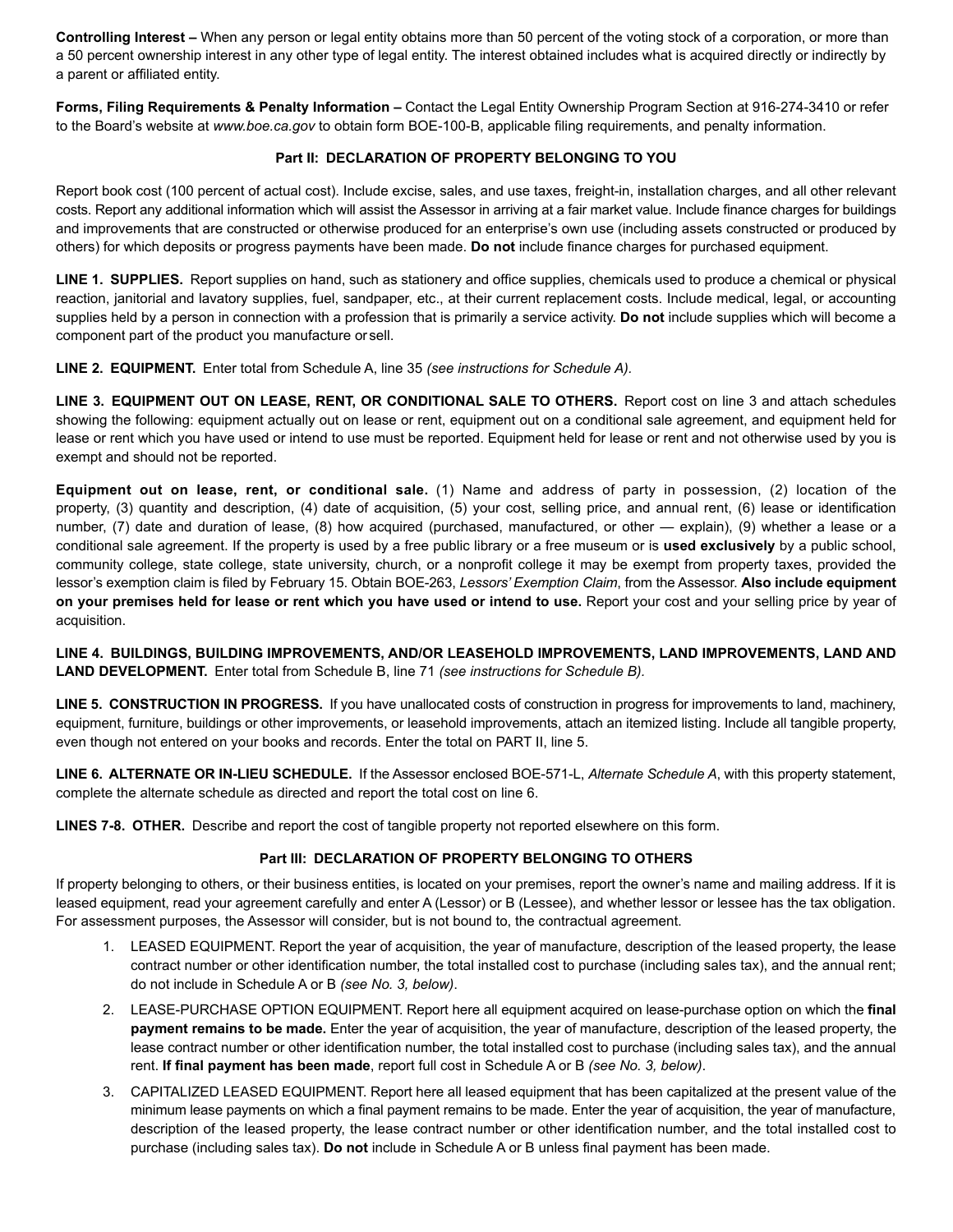- 4. VENDING EQUIPMENT. Report the model and description of the equipment; **do not** include in Schedule A.
- 5. OTHER BUSINESSES. Report other businesses on your premises.
- 6. GOVERNMENT-OWNED PROPERTY. If you possess or use government-owned land, improvements, or fixed equipment, or government-owned property is located on your premises, report the name and address of the agency which owns the property, and a description of the property.

#### **SCHEDULE A — COST DETAIL: EQUIPMENT**

**Do not** include property already reported in Part III.

 **LINES 11-46.** Enter in the appropriate column the cost of your equipment segregated by calendar year of acquisition, include short-lived equipment used by you at the proper trade level in accordance with Title 18, section 10, of the California Code of Regulations. Exclude the or expensed equipment. Total each column. Report full cost: do not deduct investment credits, trade-in allowances or depreciation. Include equipment acquired through a lease-purchase agreement at the selling price effective at the inception of the lease and report the year of the lease as the year of acquisition (if final payment has **not** been made, report such equipment in PART III). Report self-constructed cost of normal maintenance and repair that does not extend the life nor modify the use of the equipment. Exclude the cost of equipment actually removed from the site. The cost of equipment retired but not removed from the site must be reported. Segregate and report on PART II, line 3, the cost of equipment out on lease or rent.

Include special mobile equipment (SE Plates). Exclude motor vehicles licensed for operation on the highways. However, you must report overweight and oversized rubber-tired vehicles, except licensed commercial vehicles and cranes, which require permits issued by the Department of Transportation to operate on the highways. If you have paid a license fee prior to January 1 on these large vehicles, contact the Assessor for an *Application for Deduction of Vehicle License Fees from Property Tax* and file it with the Tax Collector. Report overweight and oversized vehicles in Column 3.

Computers used in any application directly related to manufacturing, or used to control or monitor machinery or equipment, should be reported in Column 1. Do not include application software costs in accordance with section 995.2 of the California Revenue and Taxation Code. Personal Computers should be reported on Schedule A, column 5a; Local Area Network (LAN) equipment, including LAN Components, and Mainframes should be reported on Schedule A, column 5b. Personal computers include the following: Desktops, Docking Stations, Ink Jet Printers, Laptops, Laser Printers, Mini Towers, Monitors, Netbooks, Notebooks, PC Power Supply, Scanners, Workstations. Local Area Network Equipment includes the following: External Storage Devices, Hubs, Mainframes, Network Attached Storage Devices, Routers, Servers, Switches. LAN Components include, but are not limited to, the following: Network Disk & Tape Drives, Network Fan Trays, Network Memory, Network Portable Storage Devices, Network Power Supply, Network Adaptors, Network Interface Cards, Network Processors.

If necessary, asset titles in Schedule A may be changed to better fit your property holdings; however, the titles should be of such clarity that the property is adequately defined.

**LINES 18, 32, 33 and 45.** For "prior" years acquisition, you must attach a separate schedule detailing the cost of such equipment by year(s) of acquisition. Enter the total cost of all such acquisitions on lines 18, 32, 33 and 45.

LINE 35. Add totals on lines 19, Column 4; line 33, Column 5a; line 34, Columns 1, 2, 3; line 46, Column 5b; and any additional schedules. Enter the same figure on PART II, line 2, that you entered in the box.

#### **SCHEDULE B — COST DETAIL: BUILDINGS, BUILDING IMPROVEMENTS, AND/OR LEASEHOLD IMPROVEMENTS, LAND IMPROVEMENTS, LAND AND LAND DEVELOPMENT**

**LINES 47-71.** Report by calendar year of acquisition the original or allocated costs (per your books and records) of buildings and building or leasehold improvements; land improvements; land and land development owned by you at this location on January 1. Include finance charges for buildings or improvements which have been constructed for an enterprise's own use. If no finance charges were incurred because funding was supplied by the owner, then indicate so in the remarks. In the appropriate column enter costs, including cost of fully depreciated items, by the calendar year of acquisition and total each column. Do not include items that are reported in Schedule A.

If you had any additions or disposals reported in Columns 1, 2, 3, or 4 during the period of January 1, 2015 through December 31, 2015, attach a schedule showing the month and year and description of each addition and disposal. Enclosed for this purpose is BOE-571-D, *Supplemental Schedule for Reporting Monthly Acquisitions and Disposals of Property Reported on Schedule B of the Business Property Statement*. If additional forms are needed, photocopy the enclosed BOE-571-D.